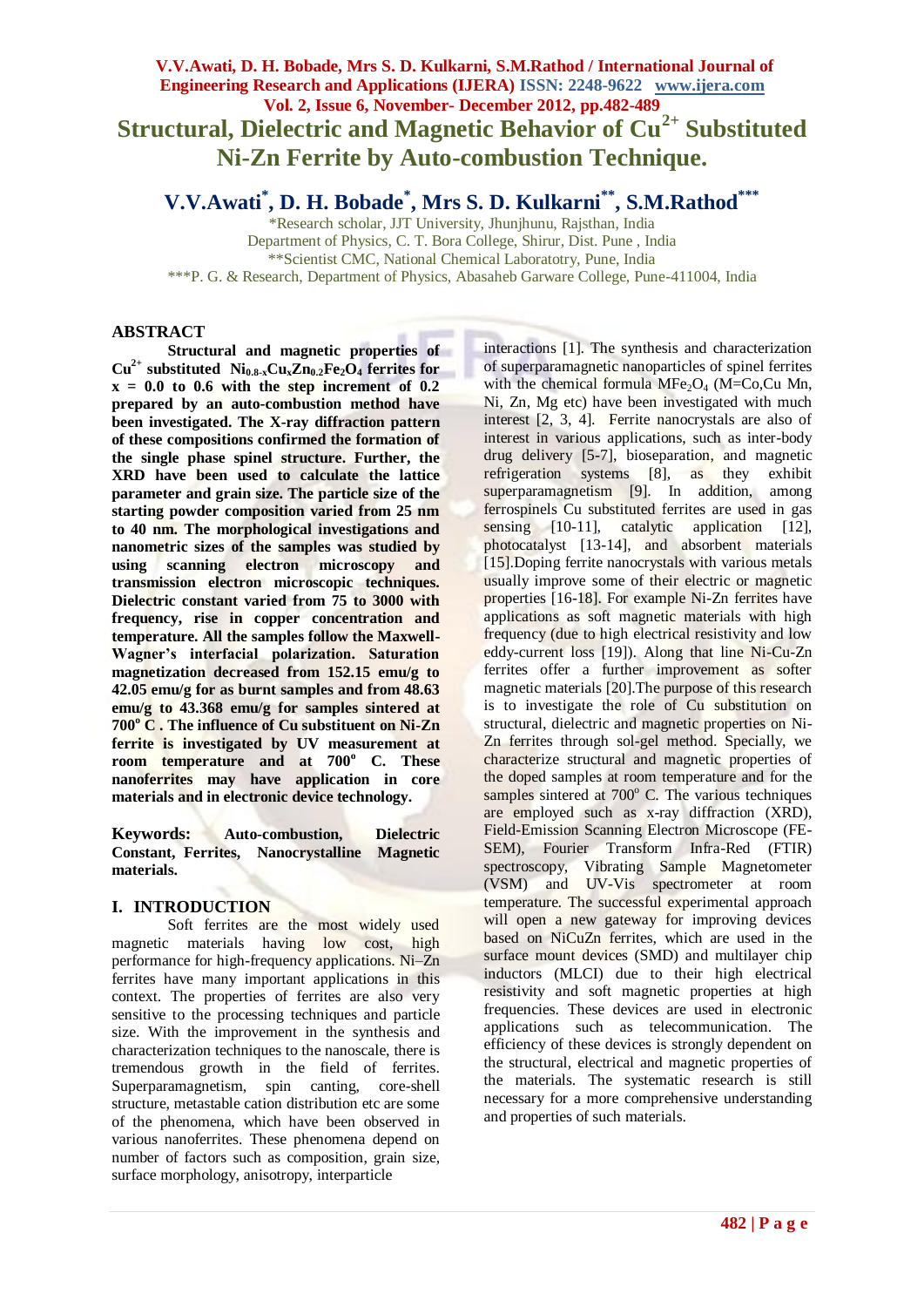### **2. Experimental**

# **2.1 Synthesis of Nanoferrites**

 $Ni_{0.8-x}Cu_{x}Zn_{0.2}Fe_{2}O_{4}$  (where x =0.0, 0.2, 0.4, 0.6) nanoferrites were prepared by sol-gel method. The precursor solution was prepared using AR grade metal nitrates;  $Cu(NO<sub>3</sub>)<sub>2</sub>$ ,  $Zn(NO<sub>3</sub>)<sub>2</sub>$ ,  $Ni(NO<sub>3</sub>)<sub>2</sub>$ , and  $Fe<sub>2</sub>(NO<sub>3</sub>)<sub>2</sub>$ . These nitrates were initially dissolved separately in distilled water and stirred well for 20 minutes at  $80^{\circ}$  C, subsequently the precursor solution was prepared by adding all above solutions and continuously stirred for 30 minutes at  $80^{\circ}$  C. An aqueous solution of citric acid mixed with metal nitrate solution, then ammonia solution was slowly added to adjust the pH at 7. The mixed solution was kept on to a hot plate with continuous stirring at  $100^{\circ}$  C. When finally all water molecules were removed from the mixture, the viscous gel began frothing. After few minutes the gel automatically ignited and burns with glowing flints. The auto combustion was completed within a minute, yielding a brown colored ashes termed as precursor. The as prepared powders were sintered at  $400^{\circ}$  C & 700° C for two hours to get the final product. Also the prepared ferrite mass was pressed in the form of pellets of 10 mm diameter with the help of hydraulic press by applying pressure of 60 kg/ cm<sup>2</sup> for 1-2 minute. These pellets were sintered at  $400^{\circ}$ C for two hours in air medium.

#### **2.2. Characterization**

Powder X- ray diffraction (XRD) pattern was carried out on a X- ray diffractometer (Model Bruker D8), with CuKa  $\Box$  irradiation ( $\lambda = 1.5405$ Å). The lattice parameter, crystallite (grain) size of the prepared samples were calculated from the XRD data. The Scanning Electron Microscope (SEM) JEOL JSM-6360A and Transmission Electron Microscope PHILIPS (Model CM 200) was used to study the morphology and to estimate grain size. The dielectric constant, loss factor (tan  $\delta$ ) was measured by two probe method using precision LCR meter bridge (HP 4284 A) in the frequency range of 100 Hz to 1 MHz at room temperature. Vibrating Sample Magnetometer (VSM) was employed to study the magnetic properties of the samples in the field of 5 kOe at room temperature.

#### **3. Results and Discussions 3.1 Structural Analysis**

Fig. 1(a) and Fig. 1(b) shows XRD pattern of as burnt and samples sintered at  $700^{\circ}$  C of Ni<sub>0.8-</sub>  $_{x}Cu_{x}Zn_{0.2}Fe_{2}O_{4}$  ferrites for  $x = 0.0$  to 0.6 with the step increment of 0.2 prepared by sol-gel method. These diffraction peaks give the evidence of the formation of ferrite phase in all samples. The peak position and relative intensity of all diffraction peaks match well with the standard powder diffraction file of JCPDS [21].



Fig  $1(a)$ : XRD pattern of as burnt samples of Ni<sub>0.8-</sub>  $_{x}Cu_{x}Zn_{0.2}Fe_{2}O_{4.}$ 

Furthermore, no impurity peaks or secondary phases were observed which indicates that the formation of high purity crystalline  $Ni<sub>0.8-</sub>$  $_{x}Cu_{x}Zn_{0.2}Fe_{2}O_{4}$  ferrites for  $x = 0.0$  to 0.6 with the step increment of 0.2. Further, it is observed from fig. 1, for the as burnt samples (fig.  $1(a)$ ), the reflection are relatively weak, indicating its low crystallinity and small particle size. The average particle size for each composition was calculated from the (311) plane using Scherrer formula [22].



Fig. 1(b) XRD pattern of the samples sintered at 700 $^{\circ}$  C of Ni<sub>0.8-x</sub>Cu<sub>x</sub>Zn<sub>0.2</sub>Fe<sub>2</sub>0<sub>4</sub>

Upon substitution of  $Cu^{2+}$  ions, the lattice parameter was found to increase with increasing concentration of substituted ions as shown in Fig. 2. This change in lattice parameter was expected as the ionic radius of Cu<sup>2+</sup> ions (0.73 Å) is greater than the ionic radius of Ni ions  $(0.69 \text{ Å})$  [23]. The observed lattice parameter and specific indices are characteristic of spinel structure confirms the formation of cubic spinel structure in ferrite [24-27]. The patterns do not show any unidentified peaks confirming no diffusion or any chemical reaction during sintering as shown in Fig. 1(b) [28].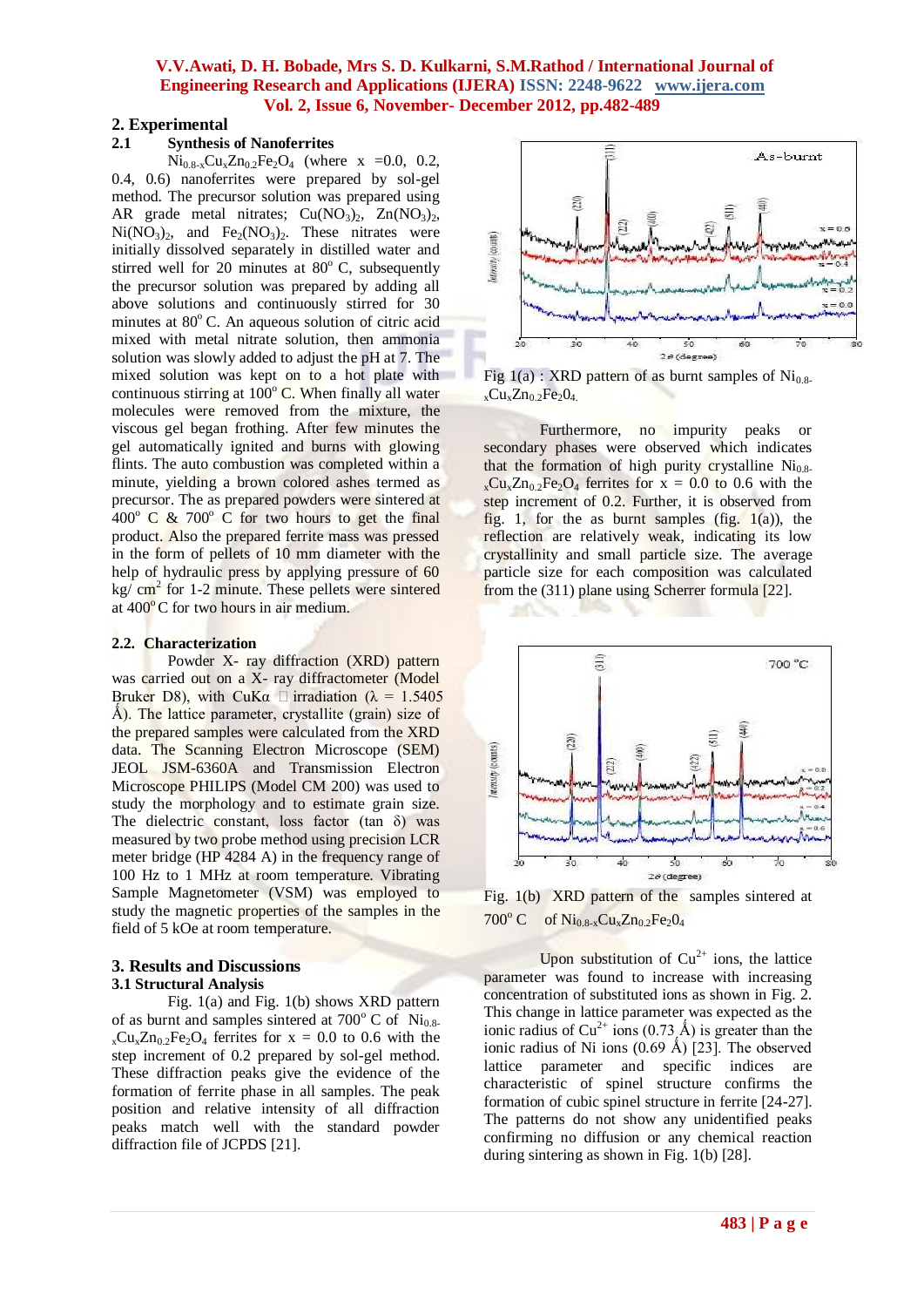

content(x) for various  $Ni_{0.8-x}Cu_{x}Zn_{0.2}Fe_{2}O_{4}$ 

Fig. 3 shows that crystallite sizes are in the range of nanometer and exhibit gradual increase with the increasing in  $Cu^{2+}$  content. The size of the particle is observed to be increased with increase in sintering temperature. While sintering generally decreases the lattice defects and strains, however it can also cause coalescence of crystallites that result in increasing the average size of the nanoparticles [29]. Fig. 3 also shows the dependence of particle size on sintering temperature and  $Cu<sup>2+</sup>$  substitution. Thus it appears that particle size may be controlled by varying sintering temperature.



Fig.3 : Variation of crystallite size with Cu content x for as burnt and the samples sintered at  $700^{\circ}$  C

#### **3.2 Scanning Electron Microscopy (SEM)**

Microstructural analysis determines the average grain size and the type of grain growth of the samples, which influence the magnetic properties of the materials. The SEM micrographs of various  $(Ni_{0.8-x}Cu_xZn_{0.2})Fe_2O_4$  samples as prepared and sintered at  $700^{\circ}$  C are shown in fig.4. Average grain sizes of the samples are determined from these micrographs. The average grain sizes of the samples increases due to the substitution of  $Cu^{2+}$ . This increase in grain size may be attributed to the higher atomic mobility of Cu ions as reported by Dimri et. al, [30,31]. This may be due to the fact that the melting point of copper (1357 K) is less than that of nickel (1726 K). This result agrees with the result for  $\text{Zn}^{2+}$ ,  $\text{Cd}^{2+}$ ,  $\text{Ti}^{4+}$  substituted ferrites [32, 33]. At low composition, formation of large exaggerated grains of non-uniform size is seen to occur. The driving force for grain growth is the surface tension of the grain boundary [34].

Figure 4 also shows the difference between the grain size related to the different sintering temperature. The size of the grains is observed to be increased with sintering temperature [35].





 $X=0.4$ 

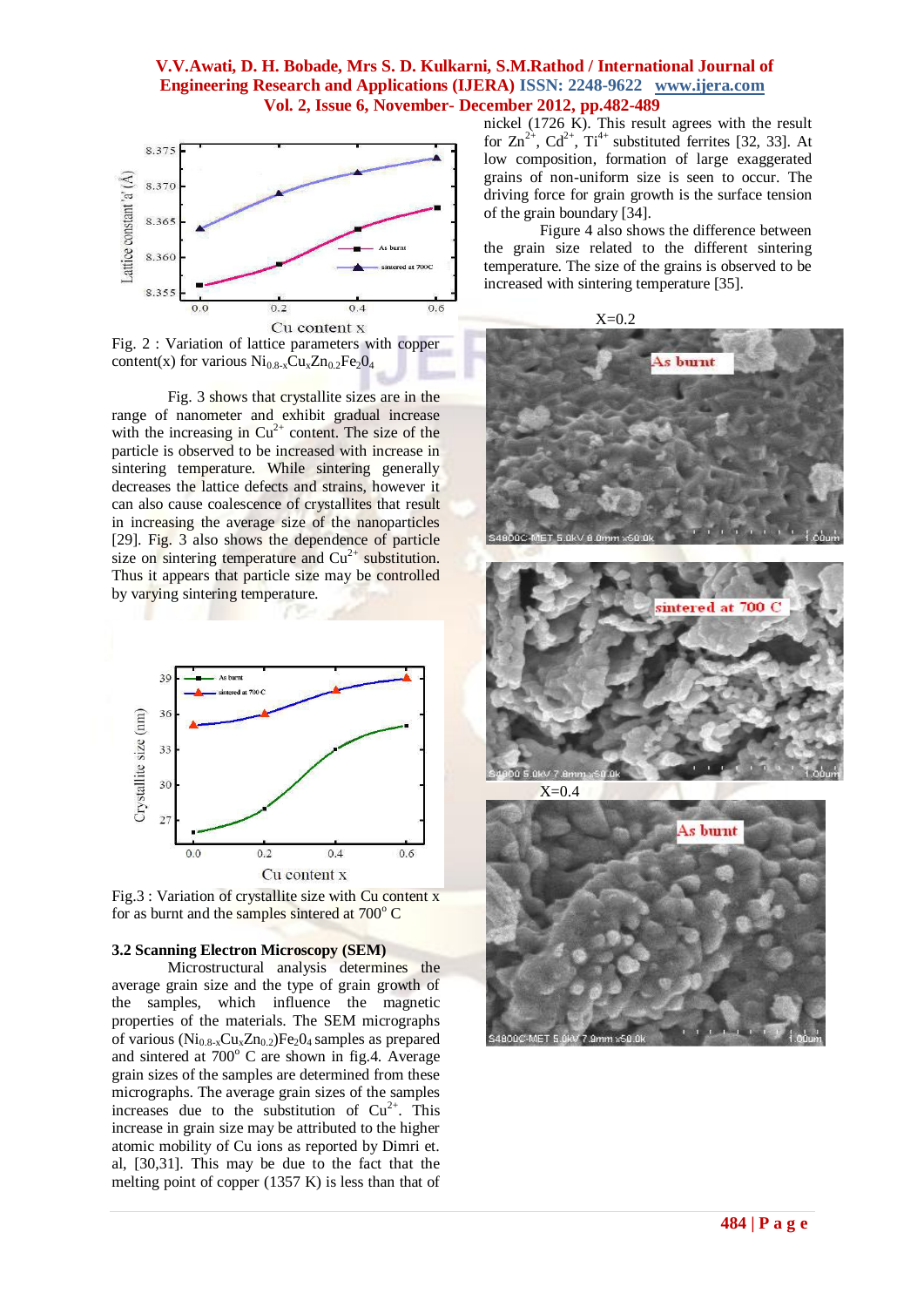

Fig. 4: SEM micrographs of  $(Ni_{0.8-x}Cu<sub>x</sub>Zn_{0.2})$  Fe<sub>2</sub>O<sub>4</sub> ferrite typical samples for as-burnt and the samples sintered at 700 °C.

#### **3.3 Transmission Electron Microscopy(TEM)**

The TEM images with SAED patterns for representative compound result of  $(Ni_{0.8-x}Cu<sub>x</sub>Zn_{0.2})$ Fe<sub>2</sub>O<sub>4</sub> (x = 0.2, 0.4 and 0.6) nanoparticles are shown in Fig. 5- 7. It has been observed that particles are aggregated during annealing and metal ion incorporation. The parallel lattice fringe is observed as uniformly extended over the primary building blocks, grain boundaries and pores in the samples annealed at  $700^{\circ}$  C for all compositions. Thus it can be concluded that the nanoparticles are organized in to an isooriented attached structure by sharing identical lattice planes. From selected area diffraction pattern (SAED) the corresponding planes were calculated using the relation :

$$
d = \frac{\lambda L}{R}
$$

where  $\lambda$  is the wavelength of electron wave, L is camera wavelength, R is radius of diffraction ring. The d values indexed in SAED pattern for each ferrite samples correlate with XRD pattern.

(1)



Fig. 5: TEM images for  $Ni<sub>0.6</sub>Cu<sub>0.2</sub>Zn<sub>0.2</sub>Fe<sub>2</sub>O<sub>4</sub>$  at 700<sup>o</sup> C.



Fig. 6: TEM images for  $Ni_{0.4}Cu_{0.4}Zn_{0.2}Fe_2O_4$  at  $700^{\circ}$ C.



Fig. 7: TEM images for  $\text{Ni}_{0.2}\text{Cu}_{0.6}\text{Zn}_{0.2}\text{Fe}_2\text{O}_4$  at  $700^\circ$  $\mathcal{C}$ 

3.4 Dielectric Properties:

The dielectric constant was calculated using relation:

> έ =  $\frac{\epsilon}{\epsilon_{0}A}$ *Ct*  $\mathcal{E}^{}_{o}$ (2)

Where C is the capacitance of the pellet in farad, t is the thickness of the pellet in meters, A is the cross-sectional area of the flat surface of the pellet and  $\varepsilon_0$  is the constant of permittivity for free space.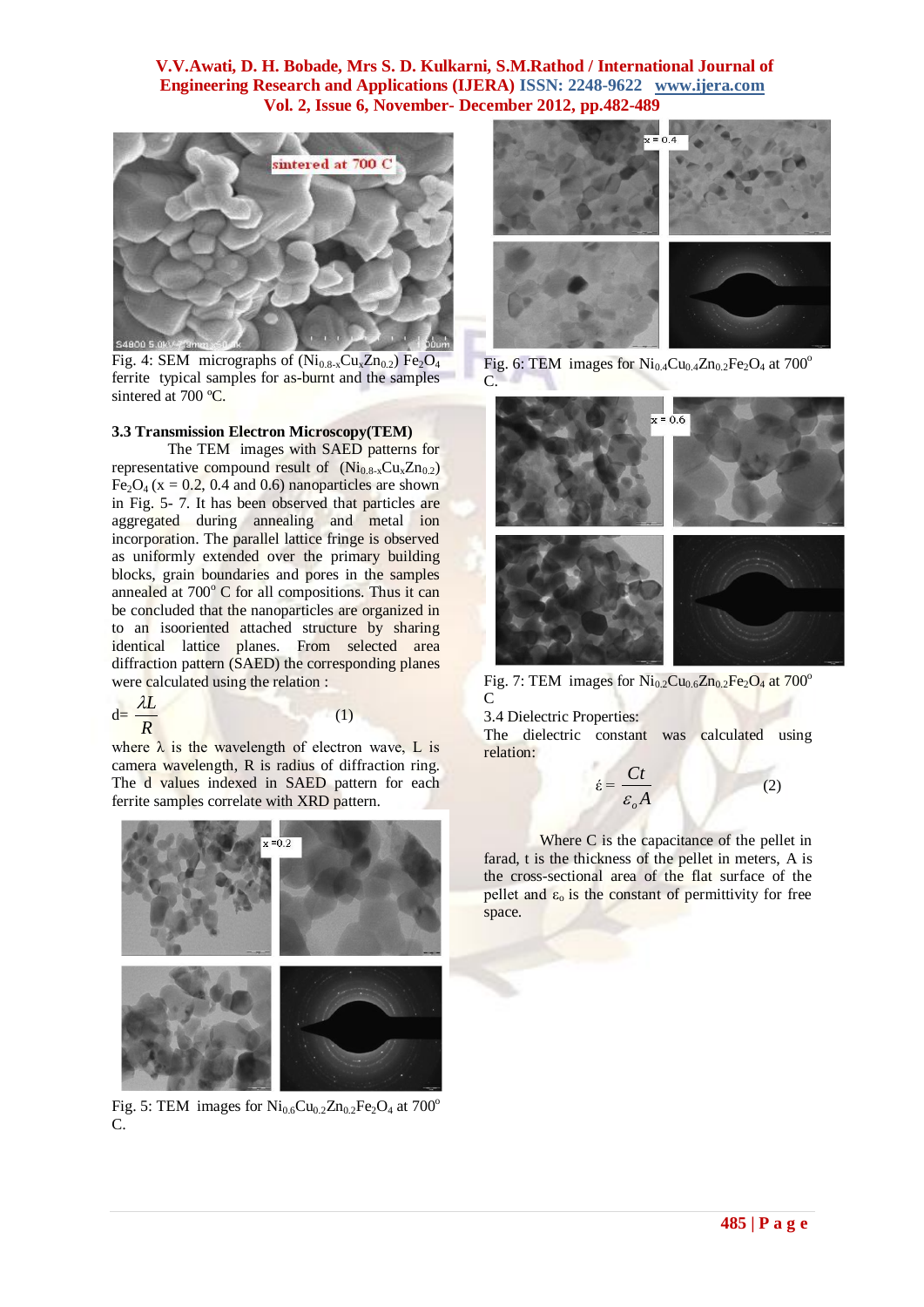

Fig. 8 : Variation of dielectric constant with frequency for  $Ni_{0.8-x}Cu_{x}Zn_{0.2}Fe_{2}O_{4}$  ferrites with x=  $0.2$  to  $0.6$  at  $700^{\circ}$  C.

Fig. 8 shows the variation of dielectric constant έ with log frequency from 100 Hz to 1MHz and composition for samples sintered at  $700^\circ$  C. It can be seen that all the samples show the frequencydependent phenomena, i.e. the dielectric constant decreases with increasing frequency exhibiting a normal ferromagnetic behavior.

All the samples reveal dispersion due to Maxwell-Wagner type interfacial polarization in agreement with Koop's phenomenological theory [36]. The higher values of dielectric constant observed at low frequencies are explained on the basis of space charge polarization due to inhomogeneous dielectric structure and resistivity of the samples[37]. The inhomoginities in the present system are impurity, porosity and grain structure.

The assembly of space charge carriers in a dielectric takes a finite time to line up their axes parallel to the alternating electric field. If the frequency of the field reversal increases, a point is reached where the space charge carriers cannot keep up with the field and the alternation of their direction lags behind that of the field as said by Chanda et al.[38]. This results in a reduction of dielectric constant of the material. Shaikh et al. [39] have quoted a similar kind of trend for dielectric constant with the change in frequency. Rabinkin and Novikova [40] pointed out that polarization in ferrites is a similar process to that of conduction. The electron exchange between  $\text{Fe}^{2+} \leftrightarrow \text{Fe}^{3+}$  results the local displacement of electrons in the direction of applied field that determines the polarization. Polarization decreases with the increase in value of frequency and then reaches a constant value. It is due to the fact that beyond a certain frequency of external field, the electron exchange  $\text{Fe}^{2+} \leftrightarrow \text{Fe}^{3+}$ cannot follow the alternating field. Dielectric constant έ has large value at lower frequency. It is because of the predominance of species like  $Fe<sup>2+</sup>$ ions, oxygen vacancies, grain boundary defects,

interfacial dislocation pile ups, voids etc [41, 42]. The decreasing trend in έ with the increase in frequency is natural due to the fact that any species contributing to polarizability is found lagging behind the applied field at higher frequencies [43]. The loss factor depends upon various factors such as stoichiometry, density, grain size,  $Fe<sup>2+</sup>$  content and structural homogeneity, which in turn depend on the composition and processing temperature [44].

Fig. 9 shows the variation of the dielectric loss tangent tanδ with frequency as logf for the investigated ferrite samples. It is seen from the figure that tanδ versus logf curves for all the samples show abnormal dielectric behavior by indicating a maximum at certain frequency. Similar types of maxima in tanδ versus frequency have been reported for Cu-Cd [45],  $Li-Mg-Ti$  [46],  $Ni-Mg$  [47] and Mg-Zn [48] ferrite systems. The maxima are less pronounced in the investigated system than that of the reported system. The initial decrease in tan  $\delta$ with an increase in frequency may be explained on the basis of Koop's phenomenological model [36]



Equal F<br>Fig.9 : Variation of loss tangent with frequency for  $Ni<sub>0.8-x</sub>Cu<sub>x</sub>Zn<sub>0.2</sub>Fe<sub>2</sub>0<sub>4</sub> nanoferrites with x= 0.2 to 0.6$ at  $700^{\circ}$  C.

**3..5 Magnetic Properties** 





The hysteresis loops (Fig. 12) of the investigated samples were measured to determine magnetic parameters such as the saturation magnetization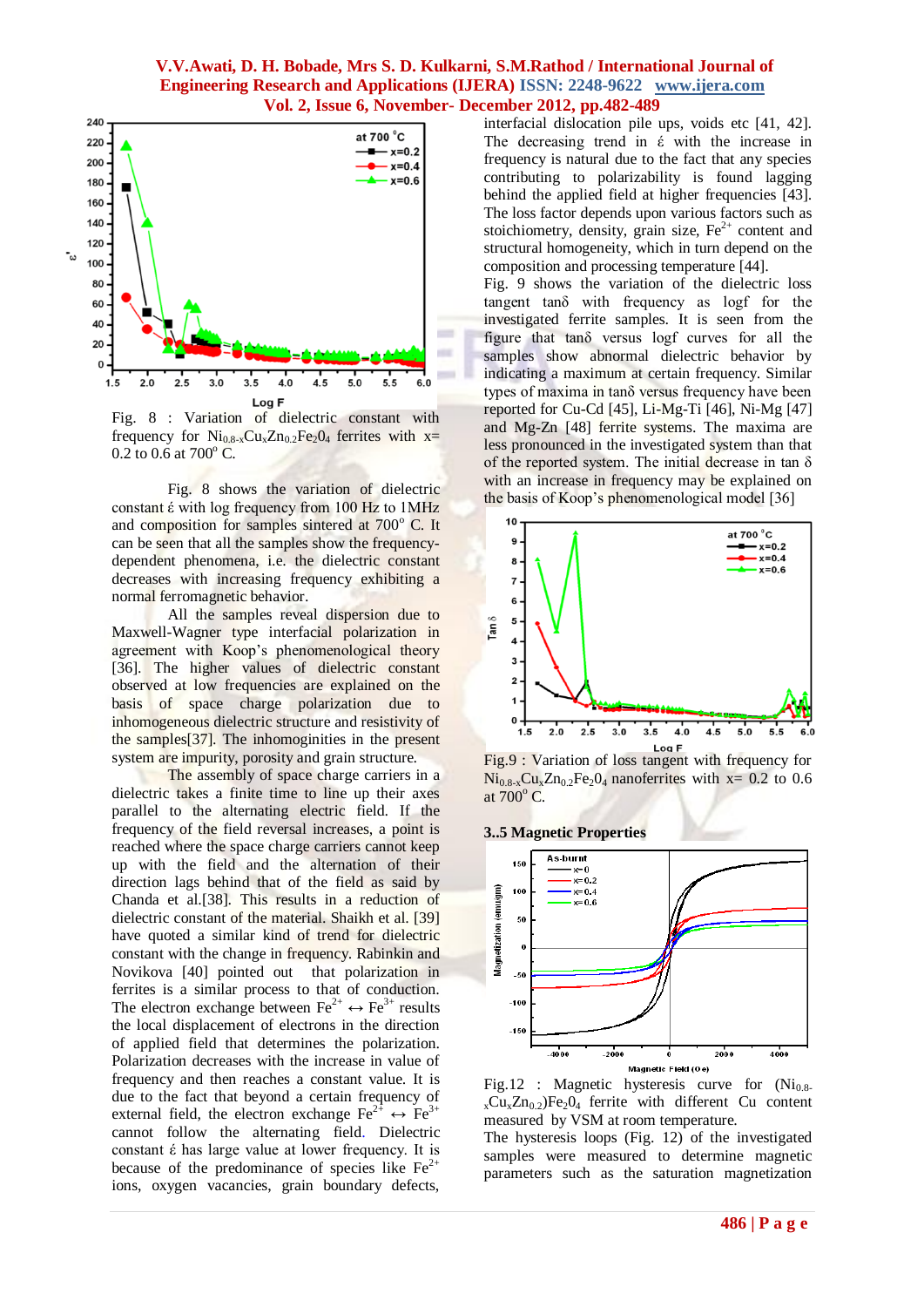(Ms) and coercivity (Hc). The measurement results are presented in Fig. 12-13, indicating that Ms decreases with the increase of  $Cu^{2+}$  substitution and as temperature increases [40]. This may be attributed to the weakening of exchange interactions due to  $Cu^{2+}$  ions. Moreover, the saturation magnetization of Ni-Cu-Zn ferrite materials is defined by their molecular magnetic moments. When  $Cu^{2+}$  ions were introduced into the Ni-Zn, they replace some of  $Ni^{2+}$  in A-site. Moreover,  $Cu^{2+}$ ions have 1 µB magnetic moment, less than 2 µB of  $Ni<sup>2+</sup>$  ions. The magnetic moment in ferrite is mainly due to the uncompensated electron spin of the individual ions and the spin alignments in the two sub lattices, which are arranged in an antiparallel fashion[49].

It is clearly observed from Figs.12 and 13 that the coercivity increases as the  $Cu^{2+}$  substitution increases. The saturation magnetization is related to  $H_C$  through Brown's relation [50] :

$$
H_c = \frac{2K}{\mu_i M_s} \tag{3}
$$

According to this relation, Hc is inversely proportional to Ms, which is consistent with our experimental results. An increase in coercivity can also be correlated with the increase in agglomeration [51]. It may be due to the fact that due to agglomeration, various domains having different alignments come closer to each other causing an increase in magnetocrystalline anisotropy.





#### **3.6 UV characterization**

Fig. 14 and Fig. 15 shows the optical absorption spectra for  $(Ni_{0.8-x}Cu_xZn_{0.2})$  Fe<sub>2</sub>0<sub>4</sub> nanocrystals in the UV region at room temperature and for the samples sintered at  $700^{\circ}$  C. There are three absorption bands observed at 227 nm, 230 nm and 232 nm in the UV-Vis spectra, which is in good agreement with the XRD results. Such absorption is related to the composition of the samples and sintering temperature as shown in Fig. 14 and Fig.

15. It is established that three types of electronic transitions occur in the optical absorption spectra of  $Fe<sup>3+</sup>$  substances [52]. As it is revealed from Fig. 15 that the electronic transition for the charge transfer in the wavelength region 225-250 nm dominates for the optical absorption features of the sample while the ligand field transition in the range of 700-750 nm dominates for the optical absorption features for  $x= 0.2$  composition. The results indicated that the sintering temperature and composition of the samples have great influence on their optical property [53].



Fig.14 : UV –Vis spectra of  $(Ni_{0.8-x}Cu_xZn_{0.2})Fe_2O_4$ nanocrystals at room temperature a) $Ni<sub>0.8</sub>Zn<sub>0.2</sub>Fe<sub>2</sub>O<sub>4</sub>$  $(b)Ni_{0.6}Cu_{0.2}Zn_{0.2}Fe_2O_4(c)Ni_{0.4}Cu_{0.4}Zn_{0.2}Fe_2O_4(d)Ni_{0.2}$  $Cu_{0.6}Zn_{0.2}Fe_2O_4$ 



Fig.15 : UV –Vis spectra of  $(Ni_{0.8-x}Cu_xZn_{0.2})Fe_2O_4$ nanocrystals at 700° a)  $(Ni_{0.6}Cu_{0.2}Zn_{0.2}Fe_2O_4)$  $(b)Ni<sub>0.4</sub>Cu<sub>0.4</sub>Zn<sub>0.2</sub>Fe<sub>2</sub>O<sub>4</sub>(c)Ni<sub>0.2</sub>Cu<sub>0.6</sub>Zn<sub>0.2</sub>Fe<sub>2</sub>O<sub>4</sub>$ 

#### **4. Conclusion**

The auto combustion technique vields nano crystalline single phase NiCuZn ferrites. The XRD pattern shows the formation of single phase cubic spinel structure for all the samples. Lattice constant, sintered density increase whereas X-ray density,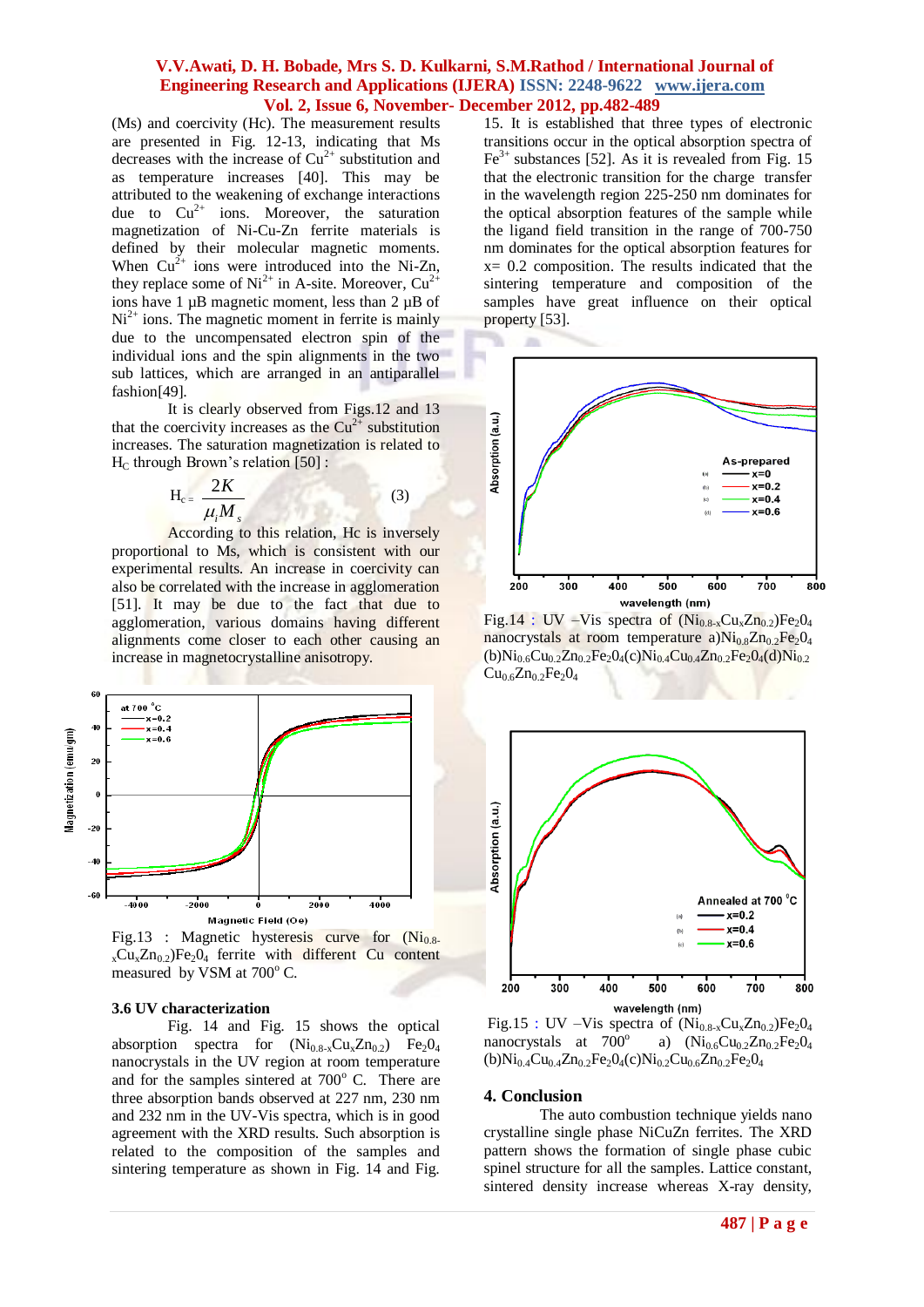porosity decrease with the increase in Cu concentration. The starting particle size of the composition varies from 25nm to 40 nm. Dielectric constant increases with the increase in copper concentration. This is due to the good conductivity of copper than that of nickel. Dielectric constant and dielectric loss factor both decrease with the increase in frequency and can be explained on the basis of space charge polarization. The saturation magnetization and magnetic moment decreases. The UV-Vis measurements suggest that the as prepared and sintered samples at  $700^{\circ}$  C of Ni<sub>0.8-</sub>  $_{x}Cu_{x}Zn_{0.2}Fe_{2}O_{4}$  ferrite posses different optical properties depending upon the composition of the samples. The substitution of Cu in the  $Ni<sub>0.8-</sub>$  $_{x}Cu_{x}Zn_{0.2}Fe_{2}O_{4}$  ferrites causes appreciable changes in its structural and magnetic properties. The obtained experimental results provide important information on improving properties of NiCuZn ferrites for multilayer chip inductor application.

#### **5. Acknowledgement**

Authors would like to thank Department of Physics, University of Pune for XRD and UV, SAIF, IIT, Powai, Mumbai for SEM and TEM, CMC, National Chemical Laboratory, Pune, India for VSM, Vishay Components India Pvt. Ltd.., Loni Kalbhor, Pune, India for LCR meter facilities provided. Also one of the authors V. V. Awati wish to thank BCUD, University of Pune, for the fund provided under Research Project (Proposal No. 11SCI00265).

#### **References**

- [01] H. S. Nalwa, *Magnetic Nanostructures (*American Scientific Publisher*, U.S.A.2002)*
- [02] Y-P Fu, C-H Lin, *J. Magn. Magn. Mater. 251 (2002) 74.*
- [03] C. Liu, B. Zou, A. J. Rondinone, Z. J. Zhang, *J. Phys. Chem. B, 104 (2000)1141- 1145.*
- [04] D, K. Kim, Y. Zhang, W. Voit, K. V. Rao, *J. Magn. Magn. Mater. 225 (2001) 30-36*.
- [5] F.Li, H.Wang, L.Wang, J.Wang, *J.Magn.Magn.Mater. 309 (2007) 295-299.*
- [6] S.Sun, H.Zeng, D. B. Robinson, s. Raoux, P.M.Rice, S.X. Wang, G.Li, *J.Am.Chem.Soc. 126 (2004) 2782.*
- [7] T.Hyeon, Y.Chung, J.Park, S.S.Lee, Y.W. Kim, B.H.Park*, J.Phys.Chem. B 106 (2002) 6831*.
- [8] Q.Chen, Z.J. Zhang, *J.Appl. Phys. 73 (1998) 3156-3158.*
- [9] D. S. Mathew, R. S. Juang, *J. Chem. Engg. 139 (2007) 51-65.*
- [10] X.Niu, w.Du, *Sensor Actuators B 99 (2004) 405-409.*
- [11] N.Ikenaga, Y.Ohgaito, H. Matsushima, T.suzuki, *Fuel 83 (2004) 661-669.*
- [12] J.A.Toledo-Antonio, N.Nava, M.Martinez, X.Bokhimi, *Appl. Catal. A 234 (2002) 137- 144*.
- [13] J.Qiu, C. Wang, M.Gu, *Mater.Sci. Eng. B 112 (2004) 1-4.*
- [14] G. Fan, Z. Gu, L.Yang, F.Li, *Chem.Eng. J. 155 (2009) 534-541.*
- [15] M.Kobayashi, H.Shirai, M.Nunokawa, *Ind. Eng. Chem.Res. 41 (2002) 2903-2909.*
- [16] S.Gubbala, H.Nathani, K.Koizol, R.D.K.Mishra, *J.Phys. B 348 (2004) 317- 328.*
- [17] S.A.Saafan, T.M.Meaz, E.H.E1- Ghazzaway, M.K.E1Nimr, M.M.Ayad, M. Bakr, *J.Magn.Magn.Mater. 322 (2010) 2369-2374.*
- [18] S.Singhal, K.Chandra, *J.solid.State. Chem. 180 (2007) 296-300.*
- [19] C.Y.Tsay, K.S.Liu, T.F.Lin, IN.Lin, *J.Magn.Magn.Mater. 209 (2000) 189-192.*
- [20] J.C.Aphesteguy, A. Damiani, D.DiGiovanni, s.E.Jacobo, *J.Phys. B 404 (2009) 2713-2716*.
- [21] P. Bayliss, D. K. Smith, *Mineral Powder Diffraction File, JCPDS, USA (1986)*
- [22] D. Cullity, *Elements of X-ray diffraction (*Addison-Wesley Publish. Co., England *(1967) ) 42*
- [23] Atul Thakur, P. Mathur, M. Singh, *Ind. J. Pure & Appl. Phy. 46 (2008) 43.*
- [24] S. L. Kadam, C. M. Kanamadi, K. K. Patankar and B. K. Chougule, *Mater. Lett., 59 (2005) 215*
- [25] S. L. Kadam, K. K. Patankar, V. L. Mathe, M. B. Kothale, R. B. Kale, B. K. Chougule, *Mater. Chem. and Phys., 78 (2000) 178*
- [26] R. P. Mahajan, K. K. Patankar, N. M. Burange, S. C. Chaudhari, A. K. Ghatage, S. A. Patil, *Indian. J. Pure and Appl. Phys., 38 (2000) 615-620*
- [27] S. K. Kadam, K. K. Patankar, C. M. Kanamadi, B. K. Chougule *Mater. Res. Bull., 39 (2004) 2265-2272*
- [28] M. B. Kothale, K. K. Patankar, S. L. Kadam, V. L. Mathe, A. V. Rao, B. K. **Chougule**  *Mater. Chem. and Phys., 77 (2002) 691- 696*
- [29] E. C. Snelling (Ed), *Soft Ferrites, Properties and applications (*2nd Ed, Butter worth and Co. Ltd, London, 1988).118.
- [30] M. C. Dimri, A. Verma, S. C. Kashyap, D. C. Dube, O. P. Thakur, C. *Prakash, Mater. Sci. Engin. B 133 (2006) 42-48.*
- [31] M. U. Rana, T. Abbas, J. Magn. Magn. *Mater. 246 (2002) 110-114.*
- [32] R.S.Patil, S.V. kakatjar, S.A. Patil, A.M. Sankpla, S.R.Sawant, *Mater. Chem. Phys. 28 (1991) 355-365.*